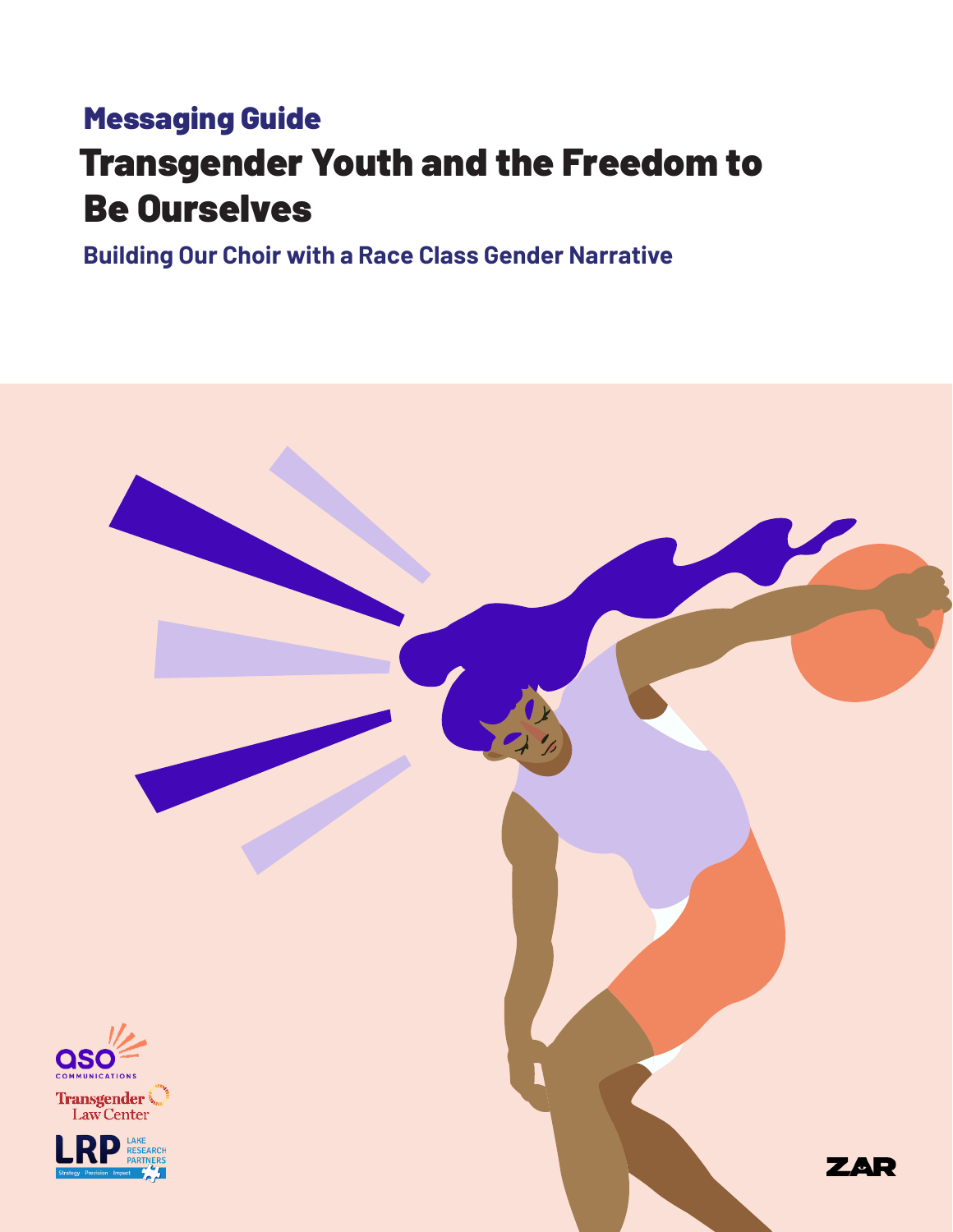# Table of Contents

- Introduction
- Full Narratives
- Architecture of a Race Class Gender Narrative
- The Opportunity: Creating a Broader "We"
- The Challenge: Engaging the Sports Debate
- Embrace/Replace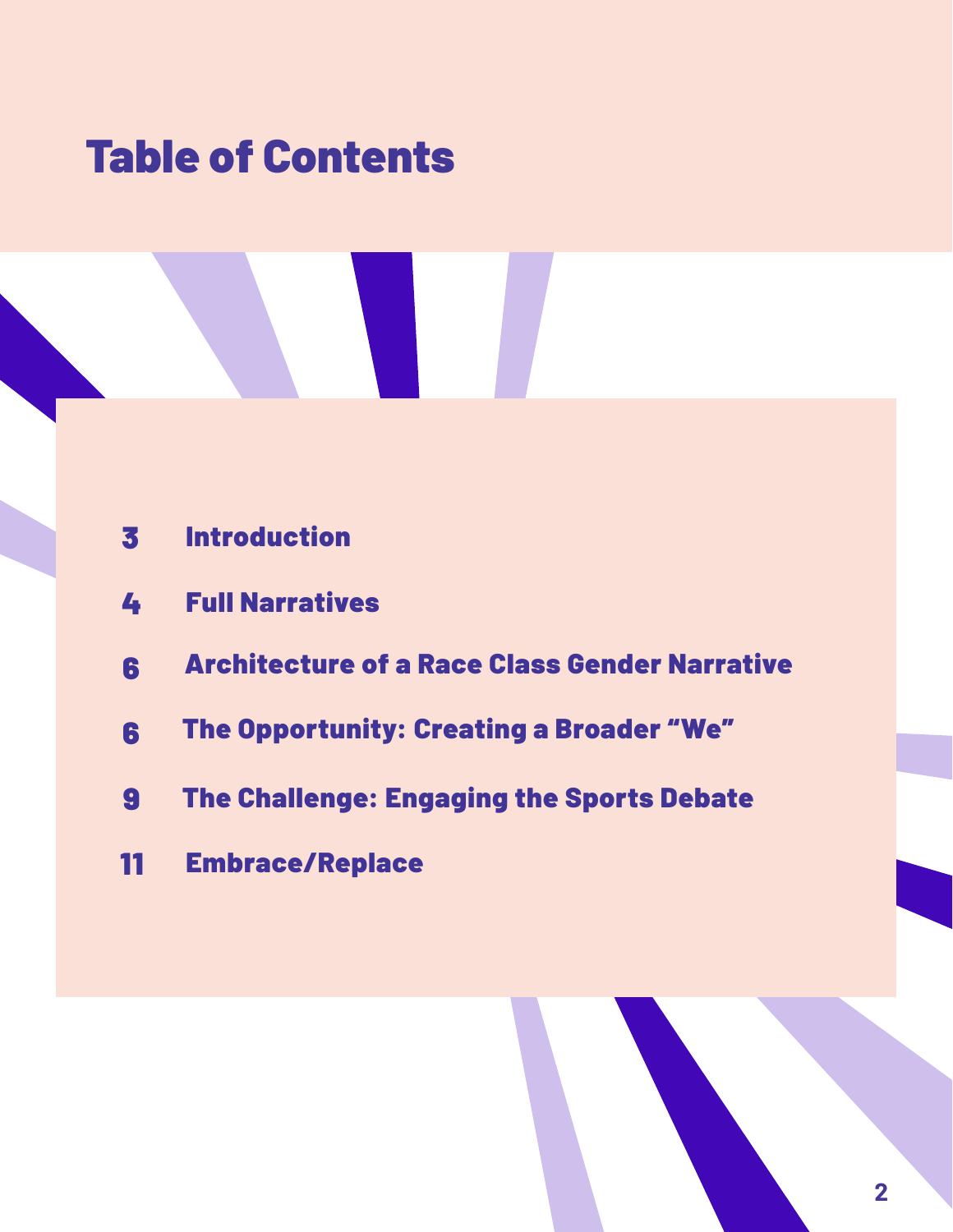#### INTRODUCTION

Organizers know that advancing justice and safety for transgender people in the U.S. will require building a strong, vocal, and durable multiracial coalition championing a trans-inclusive, progressive vision for the country. Yet there has been little to no public opinion research or targeted narrative development focused on building that base by contextualizing trans issues within the broader fight for racial, gender, and economic justice. Instead, colorblind messaging dominates LGBT advocacy. Where race is mentioned, it is usually to name disparities — a simple acknowledgment of the increased violence and discrimination trans people of color face. Frequently, talking points on LGBT policies have been formulated to calm audiences' discomfort with transgender people, tacitly reinforcing a conservative worldview around race and class and further siloing trans issues from related progressive causes.

The right has exploited ignorance about transgender people and our lack of an affirmative, race-forward message to advance anti-trans attacks, further splinter and impugn the left, and sabotage progressives on a broad range of issues. Over the last ten years, Republicans in state legislatures have increasingly turned to anti-transgender rhetoric and legislation as a powerful complement to their arsenal of racist dog whistles used to whip up fear and consolidate power. In 2021, they have refined this strategy in the form of a moral panic over transgender youth, introducing over 100 bills across the country to criminalize medical care for trans youth and bar trans young people from participating in school sports. Recently, they have paired these attacks with fear-mongering about Critical Race Theory, mobilizing their base with a potent mix of racist and transphobic tropes. Progressives cannot ignore these attacks hoping that simply sticking to economic issues alone will save us. Our appeals on any topic will always be filtered through the noise of this unrelenting fear-mongering and scapegoating on the right.

New research by ASO Communications, Transgender Law Center, and Lake Research Partners finds that we can cultivate resistance to these attacks, build cross-racial solidarity, and advance a shared vision for the future by weaving together our shared values, experiences, and demands across races and genders. This new approach builds on the [Race Class Narrative](https://docs.google.com/document/d/1AALVvzLIj1v69bplTtTcqMJWj1LWwoJqQLTGYfUeGH4/edit) to tell a convincing story of how our opposition uses strategic racism and transphobia to harm us all; and how, by coming together, we can ensure we all have the freedom to be ourselves and support one another. Using a Race Class Gender Narrative, we can mobilize our progressive base (particularly Black, AAPI, and Gen Z audiences), marginalize our opposition, and move persuadables across race.

**¹**Online nationwide survey conducted July 29 - August 5, 2021 among 1000 adults, with additional oversamples of 100 Black adults, 100 Latinx adults, 100 AAPI adults, and 100 Indigenous adults, as well as a separate sample of 95 activists collected August 13 - September 24, 2021. Quantitative research was preceded and informed by eight focus groups with base and persuadable Black, AAPI, and Latinx cisgender men and women and two mixed race and gender groups, one with parents and one with Gen Z adults.

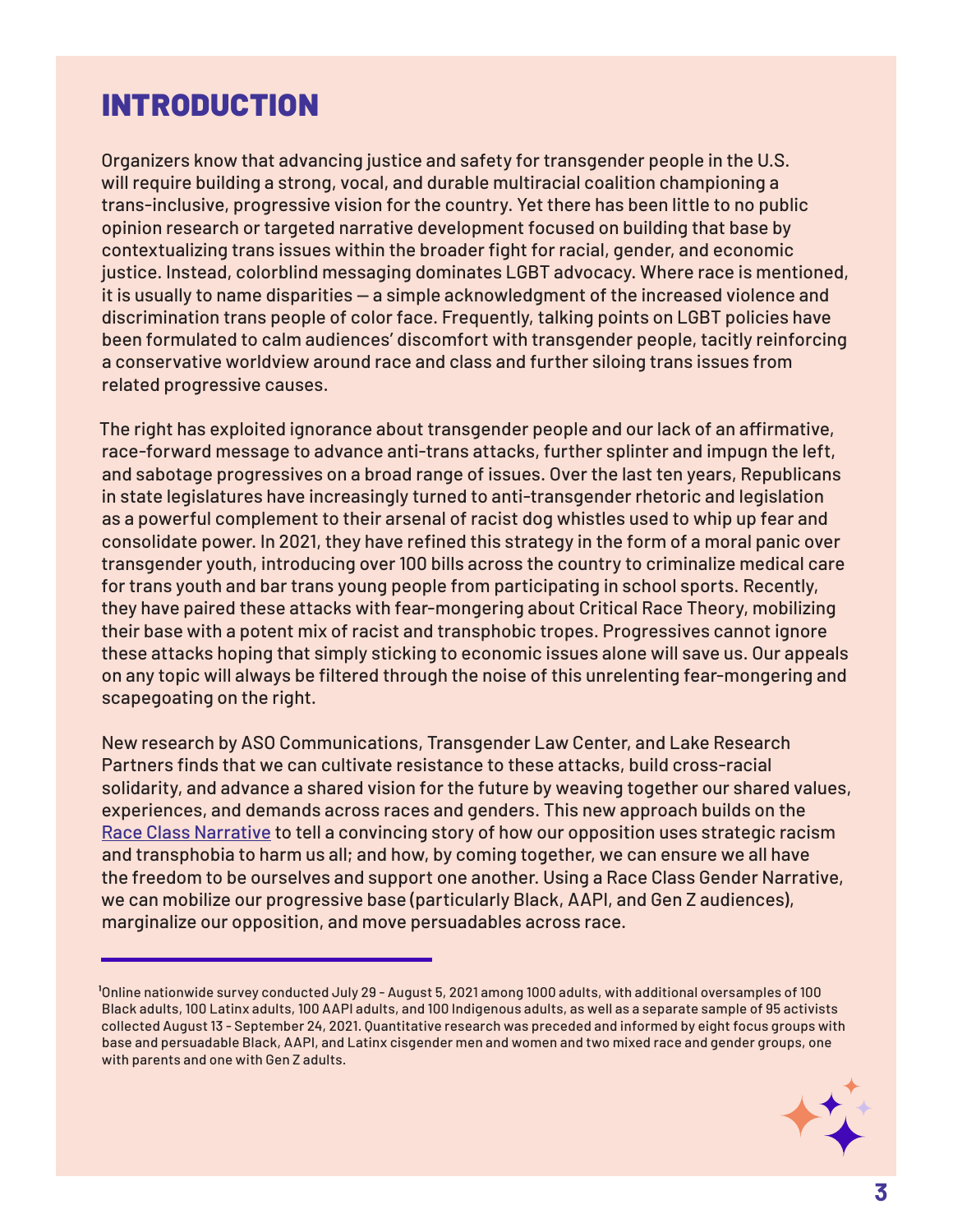

The following narratives proved compelling to our base and persuadables, increasing support for our policies and enthusiasm to join together with people across races and genders to create positive change. Campaigners and organizers across movements should use these narratives for creative and social media content, visuals, public messages, calls to action, spokesperson materials, and more.

#### FREEDOM FROM BOXES

Most effective message at moving voters away from opposition sports policies and towards supporting transgender student athletes, as well as driving enthusiasm to join together with others to create change. This was particularly strong with Black and Latinx respondents.

Whether we are Black, white or brown, Native or newcomer, transgender or not, we want the freedom to be ourselves. But some people try to get and hold onto power by putting us in boxes based on what we look like, where we're from, or our genders. We see this in how schools tell Black kids how to keep their hair or send girls home for the clothes they wear. And in how certain politicians exploit lack of familiarity with transgender people, excluding trans kids from healthcare, school, or sports. They stoke fear so we turn against some group instead of demanding what our families need. By joining together, we can make this a place where we are all free to thrive and support each other for who we are.

#### AUTHENTIC SELVES

Our top message for persuadables and the highest or second highest rated narrative for respondents of every racial group. This message also increased people's excitement to join together with others to create change.

Across our races, backgrounds and genders, we want to be treated with dignity and respect. But today, certain politicians are pushing laws that restrict our freedoms because of the color of our skin, what's in our wallets, or because we are transgender. They exploit divisions and fears among us so they can get and hold onto power, denying us the basic rights, resources, and respect all people deserve. By [rejecting this division/passing protections against discrimination], we can ensure each one of us has the freedom to be ourselves, pursue our dreams, and have a good life — no exceptions.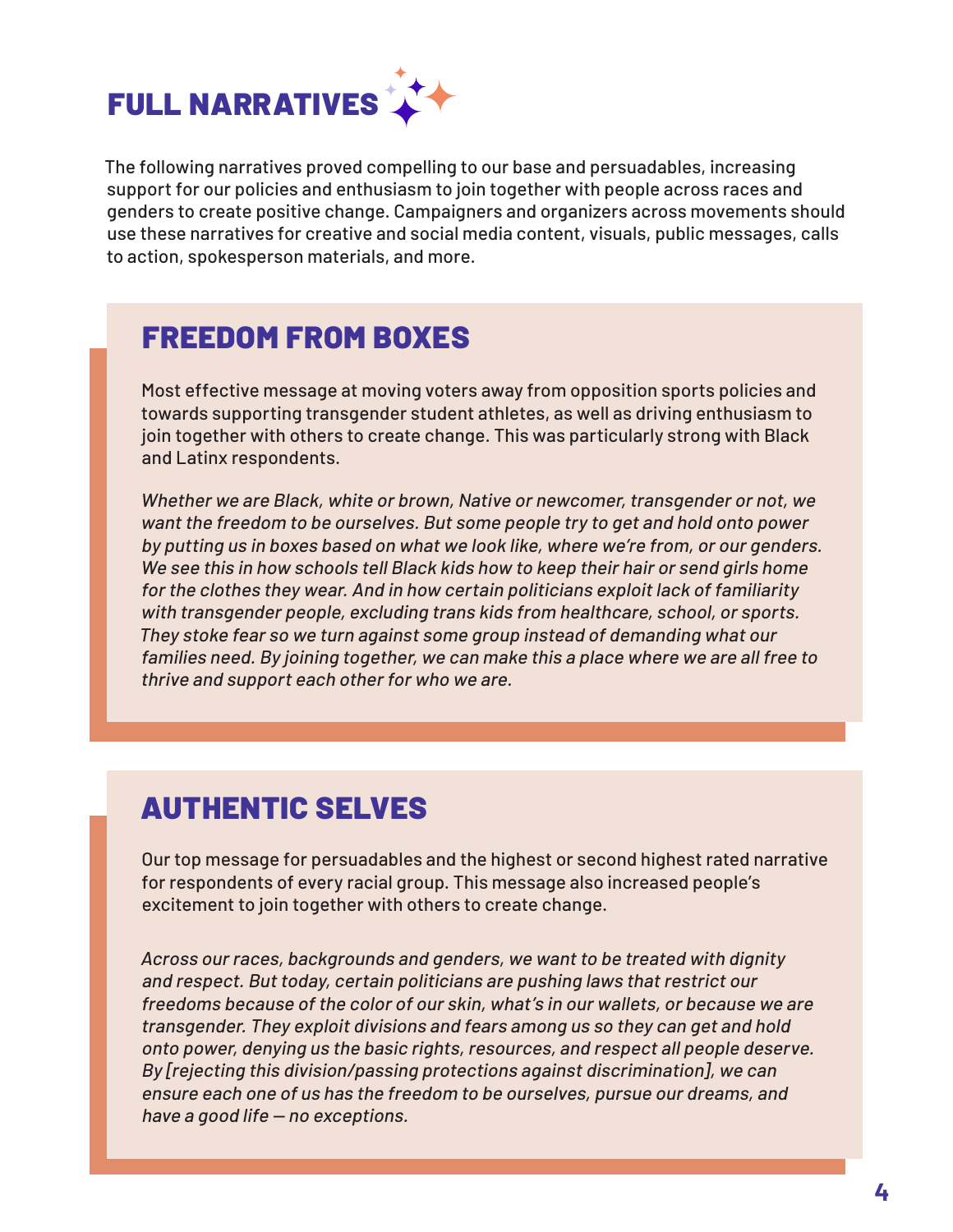#### YOUTH POWER

Strongest message for our base and Gen Z respondents.

Young people across time, race, and movements for equality have always helped lead the way. But now as before, certain politicians are trying to get and hold onto power by silencing young people — stoking fear against Black and brown kids leading protests for racial justice, and taking advantage of unfamilitary with transgender people to punish students for being their authentic selves. Whenever a powerful few have tried to pick and choose who counts, there have always been those of us who showed up for each other and built welcoming communities. Now it's our time to show up, reject division, and chart a better future for all of us, no matter our ages, races, or genders.

2Narratives adjusted slightly from messages originally tested based on findings from dial test.

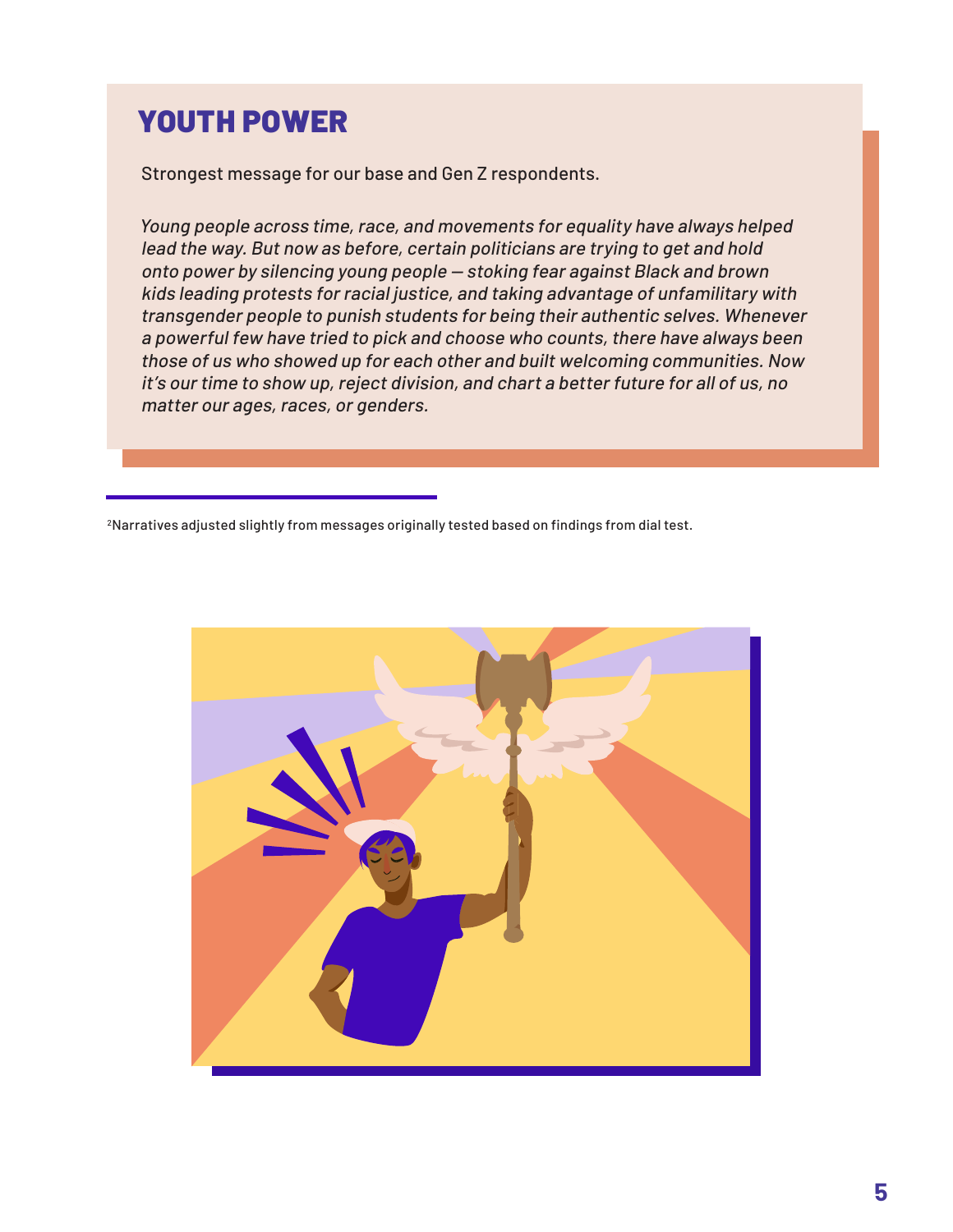#### ARCHITECTURE OF A RACE CLASS GENDER NARRATIVE

1. Open with a shared value, explicitly naming or evoking race, gender and class. Effective opening values include the following: freedom to be ourselves, treating each other with dignity and respect, and the golden rule/treating others as we'd want to be treated.

"Whether we are Black, white or brown, Native or newcomer, transgender or not, we want the freedom to be ourselves."

2. Name the villains who violate our values, expose their motivation of getting back into or holding onto power, and position them as a barrier to what our families need.

"But some people try to get and hold onto power by putting us in boxes based on what we look like, where we're from, or our genders. They stoke fear so we turn against some group instead of demanding what our families need."

 $\overline{\mathbf{3}}$ . Call out how the villains:

exploit divisions across races

"We see this in how schools tell Black kids how to keep their hair or send girls home for the clothes they wear."

and exploit the lack of familiarity with transgender people

"And in how certain politicians exploit lack of familiarity with transgender people, excluding trans kids from healthcare, school, or sports."

4. Deliver a unifying call to action with which the audience can bring about a positive vision or outcome, aligned with the initial shared value.

"By joining together, we can make this a place where we are all free to thrive and support each other for who we are."

### THE OPPORTUNITY: CREATING A BROADER "WE"

Evoking a sense of personal connection to an issue is critical to driving engagement and action. Without that, we can at best elicit sympathy, a passive and often patronizing attitude that alienates our base and fails to generate sustained interest from persuadable audiences. Moving people towards empathy — an ability to identify with another person's experience is therefore key in activating cisgender audiences around trans issues.

Unfortunately, our focus groups echoed past research in finding concerningly low connection to, understanding of, and familiarity with transgender people in the U.S., including among our traditional progressive base. Even where people expressed support, it was for a category of people they clearly perceived as wholly separate from and unrelated to their own lives. The implicit and occasionally explicit line people drew between their own communities and transgender people frequently had a racial dimension, with comments indicating many participants largely associated being transgender with being white, or associated acceptance of transgender people with whiteness.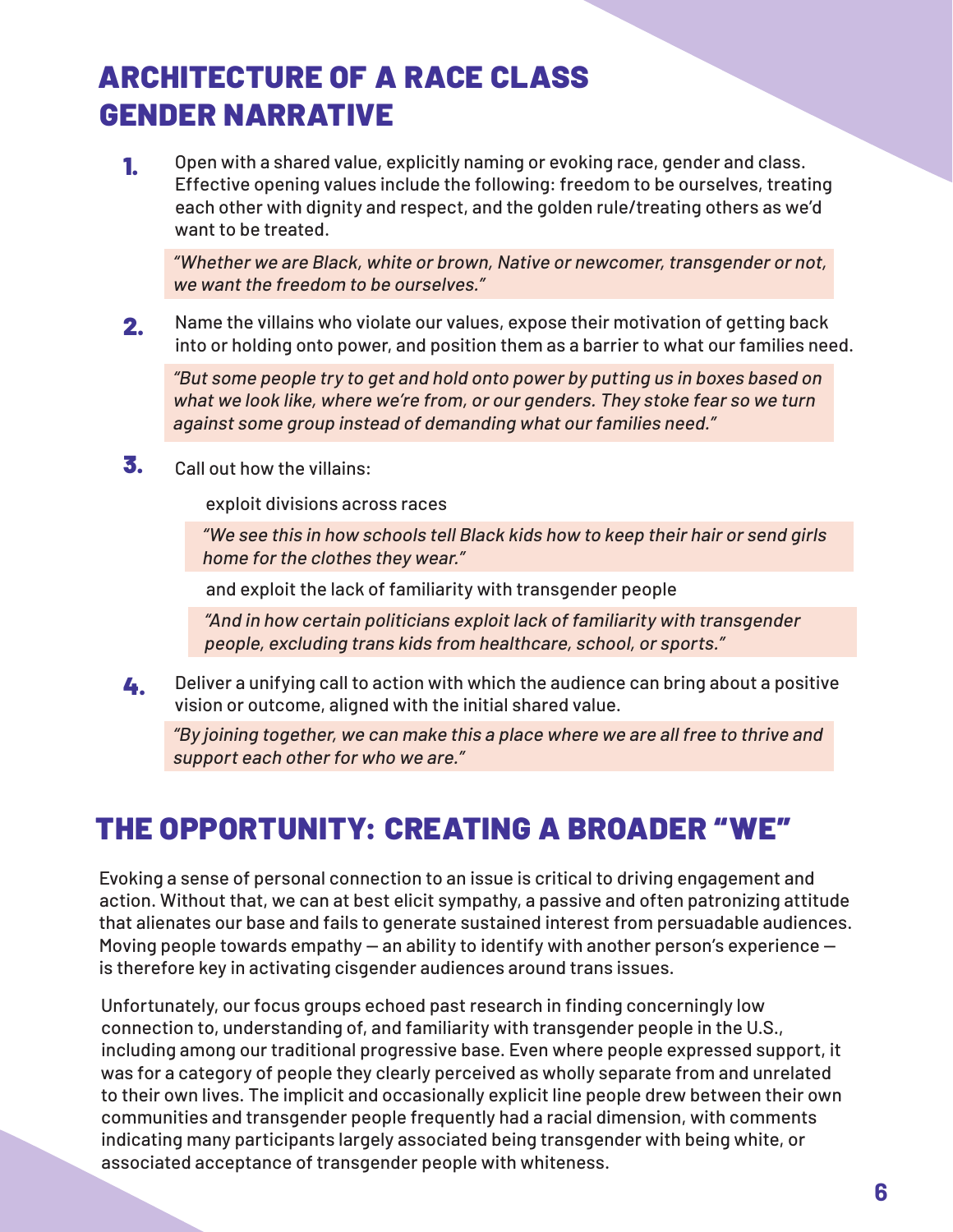We found several effective paths towards interrupting this othering framework and increasing empathy and a sense of shared fate and community with transgender people, especially among Black, Latinx, AAPI and Indigenous audiences.

First, rather than separating out and exceptionalizing trans people's experience of gender, we should present and discuss our genders as a spectrum on which both cis and trans people exist. A freedom from boxes metaphor is particularly effective at moving people towards this more encompassing understanding. People of all races and genders want to be free to fully express ourselves and connect authentically with others, and can identify with the feeling of being boxed in and told what to do based on what we look like or where we come from. Most of us chafe against the stereotypes and narrow expectations others project on us. Positioning this limitation in contrast to the core value of freedom to be ourselves helps energize base respondents. By anchoring our discussion of gender in this relatable experience, we make our audience part of the story and position cis and trans people on one shared continuum of experience. For instance, we found that base respondents agree strongly when we say "people should be respected, trusted, and empowered to make decisions about our own lives and bodies, whether...transgender or not" — a helpful insight for aligning and developing joint messaging on transgender and reproductive justice. Our research also suggests that pluralizing and personalizing genders — making statements about "genders" or "our genders" instead of "gender" as a singular and abstract concept — subtly helps orient people towards our worldview.



#### **The increased agreement with the "genders" statement after messaging suggests that pluralizing genders helpfully shifts people towards our worldview.**

These statements were split-sampled. This data does not represent shifts in individual opinion.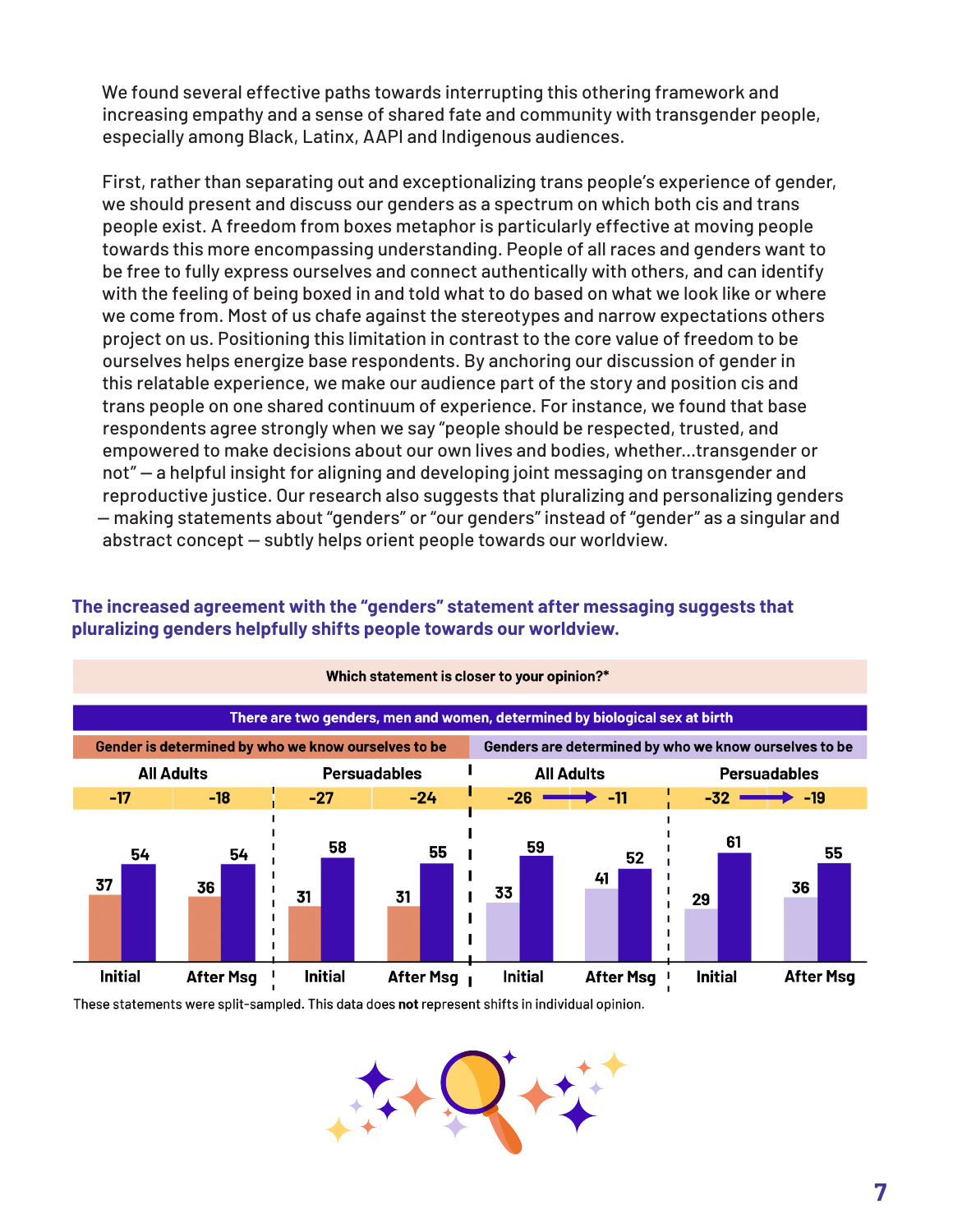Second, we can successfully adapt the Race Class Narrative to reframe attacks on trans youth as part of a broader offensive opposition strategy, and highlight our shared values and interests across races and genders. The resonance of a Race Class Gender Narrative with communities of color suggests that the perception of transgender issues as a 'white person problem' is at least partly a function of dominant (colorblind) advocate messaging. In our survey, white people were the only racial group to rate the opposition message we tested above all of our side's messages; Black and AAPI respondents rated all of our messages as far more convincing than the opposition, while Latinx and Indigenous people rated some but not all of our messages above the opposition. We can and should connect justice for transgender people to issues of racial and economic justice, and by doing so we move our base and persuadable audiences on key metrics of support. In short, a Race Class Gender Narrative can successfully make the case for a broader 'we' and solidarity across races, backgrounds, and genders.

Finally, to shift people from ignorance or indifference to empathy and advocacy, we must ground our messaging in the values, visions, and desires we share across genders rather than in the unique harms, horrors, and discrimination trans people suffer. While it's important to acknowledge discrimination in order to combat it, we should not lead with or primarily define trans people by the harms inflicted upon us. When we primed people with a statement about the "crushing weight of discrimination" trans youth face, for example, our base and even activists were less likely to trust trans young people to know what's best for their own health and well-being than when, in contrast, they were primed with a statement about how we should all be free to express our authentic selves.

**Priming Experiment: Base adults and activists are more likely to agree with strong intensity that we should trust transgender young people to know what is best for their own health and well-being when they are primed with the authentic selves statement, which also better alienates opposition adults.**



\*We asked all adults their agreement with the phrase "we should trust transgender young people to know what is best for their own health and well being" immediately after asking their agreement on EITHER a statement focused on harms ("We need to protect vulnerable transgender kids, who already face bullying and crushing discrimination in schools, public spaces, and health care, which threatens their physical and mental health") or a statement focused on authentic selves ("We need to respect each other for who we are, transgender or not, and support all young people to be their authentic selves and pursue their dreams")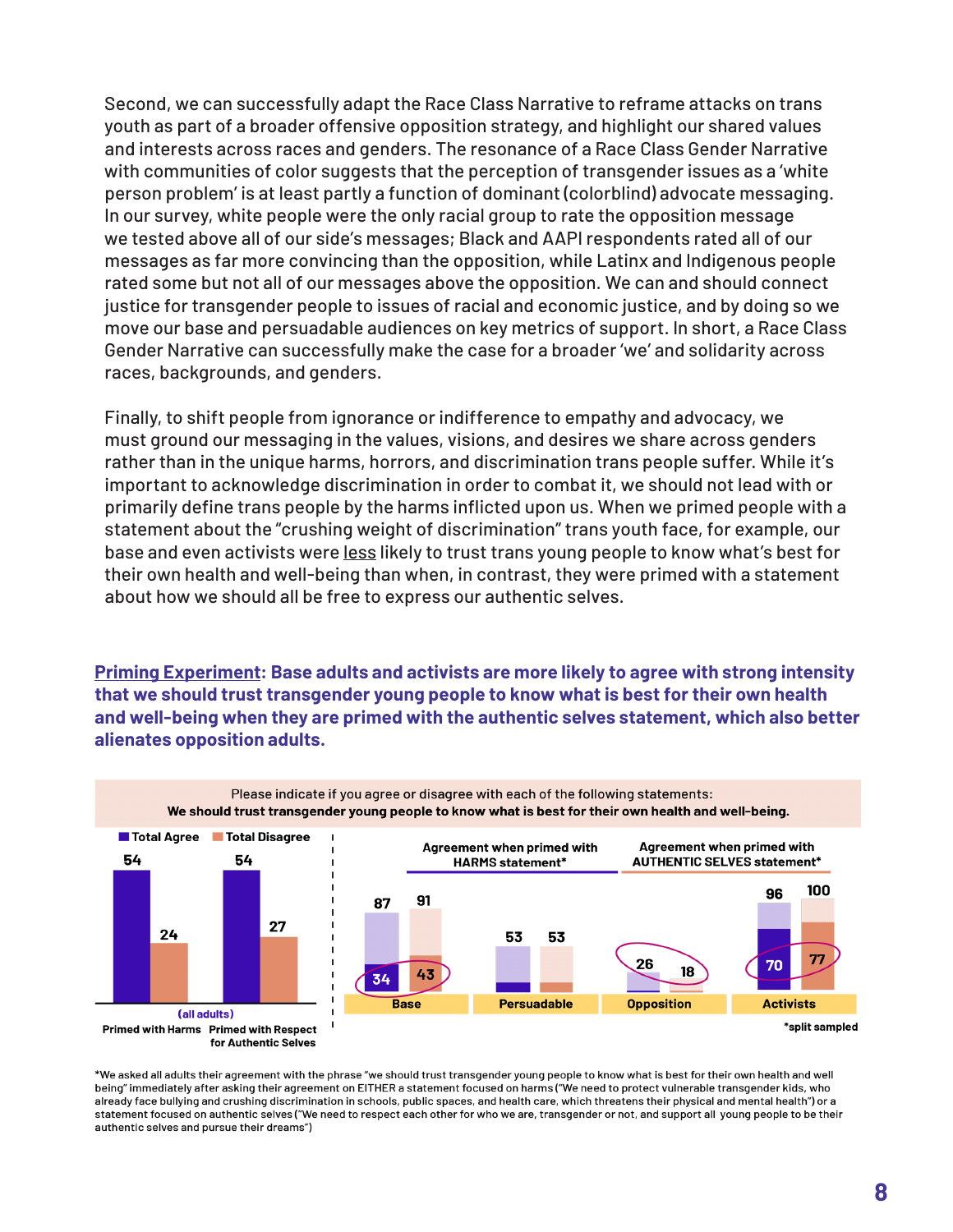#### THE CHALLENGE: ENGAGING THE SPORTS DEBATE

Right now, our opposition wins the debate on trans youth in sports against any and all arguments we have tried for our side. There is a huge gap in awareness and concern, with most base and persuadable respondents unaware of proposals regarding transgender girls' participation in sports, while a strong majority of our opposition has heard some or a lot about it. When pressed, our audiences hold contradictory views, with a third supporting both a policy to ensure transgender student-athletes can play on the team that matches their gender identity and a policy to require that student-athletes play on the team matching their "biological sex." Our base and persuadables want to support transgender studentathletes, but are extremely susceptible to our opposition's argument that excluding trans youth is necessary to protect the fairness of women's sports.

We suspect there are two key factors differentiating views on sports from other issues. First, people primarily understand sports through the individualistic lens of competition, where if one person wins then another, by definition, loses. Entrenched in this zerosum framework, people resist and dismiss our calls for sports policies that benefit our collective good, the core of a Race Class Gender Narrative. Second, opposition rhetoric on sports is more directly transphobic and dehumanizing than their discourse on other issues. With bathrooms or schools broadly, for example, our opposition often tries to claim some degree of sympathy for transgender people and win over persuadables with coded language, "slippery slope" arguments, and dog whistles about bad actors pretending to be trans in order to "take advantage" of nondiscrimination policies. There is far less buffer in their attacks around sports, where they use the physicality of the issue to directly spout dehumanizing stereotypes about transgender women and girls.

Since the Race Class Narrative was designed to inoculate against dog whistles and make the case for collective action for our collective good, it makes sense that this approach falls short on sports, specifically. That said, a Race Class Gender Narrative does help us call into question the motives of people introducing these bills and even cast doubt on their necessity as a matter of state legislation (as opposed to sports association/local school policy). At present, no arguments we tested bested the opposition in a direct debate on sports policy.

In addition to using the Race Class Gender Narrative to build long-term solidarity and resistance to anti-trans attacks, we recommend two complementary paths to counteracting the sports-specific challenges we identified:

#### **1. As much as possible, shift conversation around sports from a competitive to a collective frame.**

Our best-testing way to accomplish this was through a message that positioned supporting transgender women athletes as part of the broader fight for equality in girls' and women's sports. By connecting attacks on trans women athletes to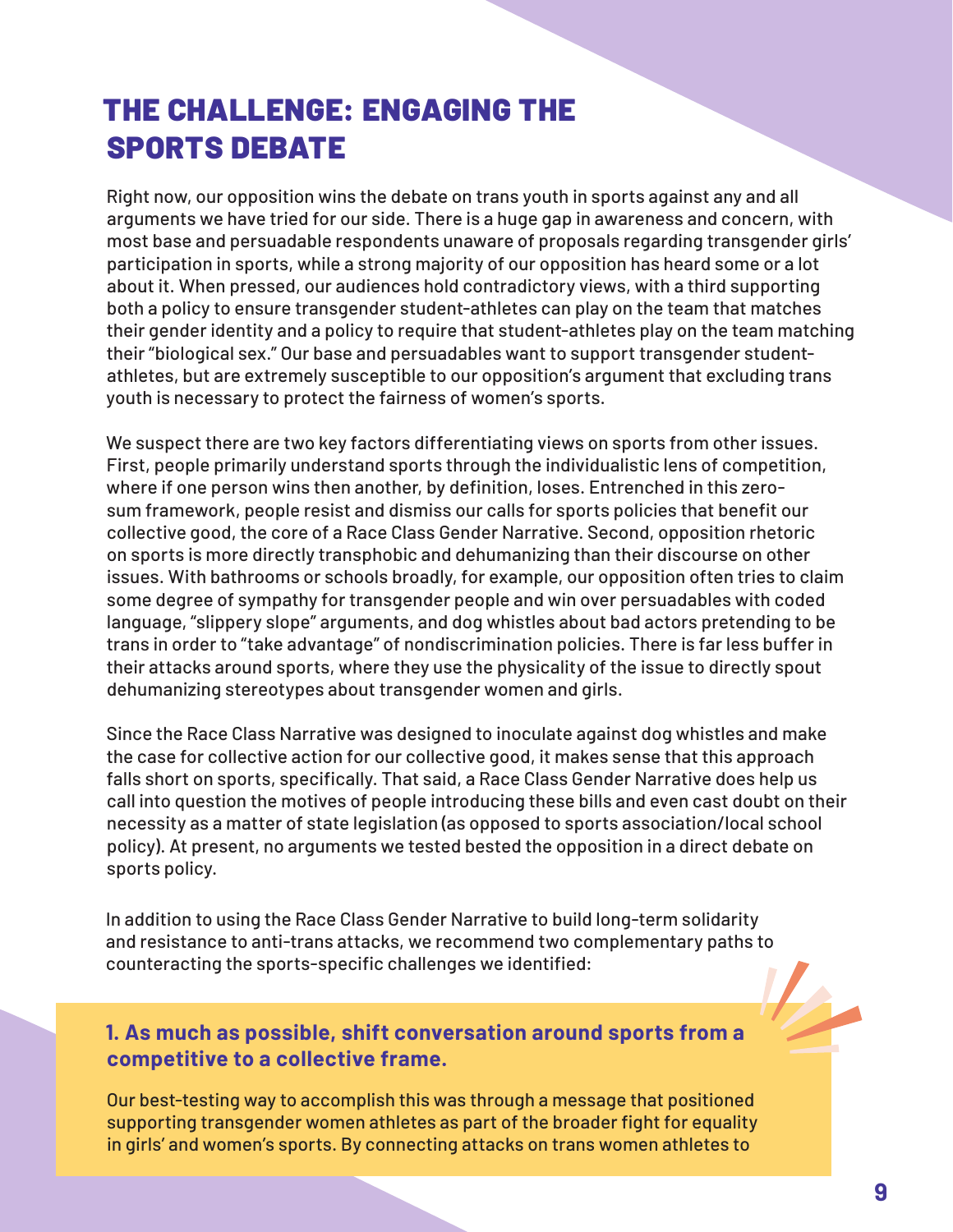the long legacy of discrimination against all women athletes, this message both shifted our audiences from an individual to a collective mindset and disrupted transphobic conceptions of transgender girls and women as actually male:

Women's sports have never existed on an equal playing field. For too long, we have devalued women's sports, and we see this in the way that professional women athletes are underpaid compared to men and how transgender women athletes are targeted, attacked, and forced out of their sport. And instead of striving for equality in sports, certain politicians are distracting us from the real issue by blaming transgender women, instead of helping make sports a better place for all women.

This argument outperformed the opposition's claims with AAPI adults, lost by only 6 points with persuadables (and by 8 points overall), and garnered a notably high "unsure" response across the board, suggesting it helpfully caused people to question their understanding of the issue. A version of this message that named how elite competitions question and disqualify Black women athletes yielded even greater support from our base, but considerably increased the margin by which we lost persuadables and all racial groups, including Black adults.

[Current messaging recommended by the Movement Advancement Project](https://www.lgbtmap.org/talking-about-transgender-youth-participation-in-sports) offers another approach to rendering this issue more collective by highlighting teamwork and other values young people learn through sports. While this framing loses to the opposition by 10 or more points both overall and with persuadables, it puts us slightly above water with Latinx and Indigenous adults and draws in overwhelming support from AAPI adults.

**2. Reduce the potency of opposition attacks through race-forward, deep, story-based, and culturally specific public education on who transgender people are.**

While we can counteract transphobic dog whistles and coded attacks using a Race Class Gender Narrative, the best antidote to the barrage of direct transphobia and dehumanization our opposition employs around sports is for our audiences to get to know a transgender person. Past research has consistently demonstrated the power of personal storytelling in shifting attitudes towards transgender people. There is simply no substitute for that deep and long-term work. While there have been and are many powerful trans public education efforts, our research suggests that they have not broken through on a dominant scale — or, to the extent they have, they have reinforced the association between transgender people and whiteness in communities of color, including among our progressive base. We hope the Race Class Gender Narrative can serve as an opening to deeper multiracial public education efforts within progressive movement spaces, including communitybased storytelling conducted effectively, responsibly, and at scale.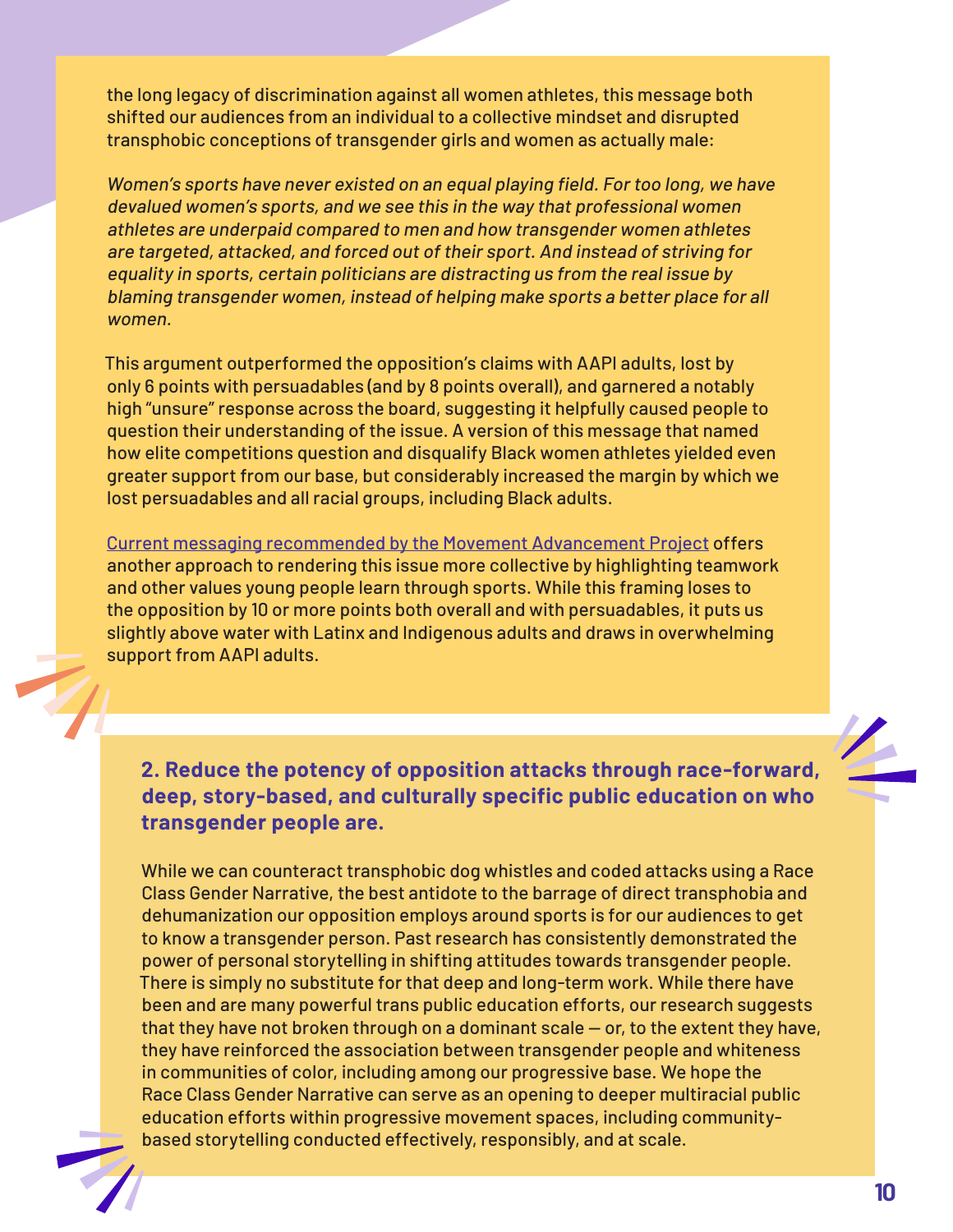### EMBRACE/REPLACE

| Say this                                                                                                                                                                                                                                                                               | Instead of                                                                                                                       | Because                                                                                                                                                                                                                                                                                                                                                                                              |
|----------------------------------------------------------------------------------------------------------------------------------------------------------------------------------------------------------------------------------------------------------------------------------------|----------------------------------------------------------------------------------------------------------------------------------|------------------------------------------------------------------------------------------------------------------------------------------------------------------------------------------------------------------------------------------------------------------------------------------------------------------------------------------------------------------------------------------------------|
| Our genders<br>Genders                                                                                                                                                                                                                                                                 | Gender                                                                                                                           | Pluralizing genders enables<br>greater agreement with<br>our worldview and helps<br>activate more expansive<br>attitudes towards our<br>genders and transgender<br>people.                                                                                                                                                                                                                           |
| Respect each other for who<br>we are, transgender or not<br>Support all young people to<br>be their authentic selves and<br>pursue their dreams<br>Each one of us should have<br>the freedom to be ourselves,<br>no matter the color of our<br>skin, how we worship, or our<br>genders | <b>Protect vulnerable</b><br>transgender kids                                                                                    | Promoting the creation of a<br>positive good (the freedom<br>of self expression) is more<br>effective than appeals to<br>ameliorate harm (protecting<br>transgender young people<br>from violence and discrimi-<br>nation). It generates support<br>and trust from our base for<br>transgender young people to<br>know what is best for their<br>own health and well-being.                          |
| Some people in power try<br>to put us in boxes based on<br>what we look like, where<br>we're from, or our genders.<br>Certain politicians push laws<br>that restrict our freedoms<br>based on the color of our<br>skin, what's in our wallets, or<br>because we are transgender.       | <b>Transgender kids face</b><br>crushing bullying and<br>discrimination, which<br>threatens their physical and<br>mental health. | The container/box meta-<br>phor is extremely effective<br>across racial and ethnic<br>groups for explaining what<br>the villains are doing and<br>how it harms all of us. It res-<br>onates with persuadables,<br>builds empathy, and galva-<br>nizes our base to oppose<br>those in power who seek to<br>limit us based on who we are<br>and control what transgen-<br>der people can or cannot do. |

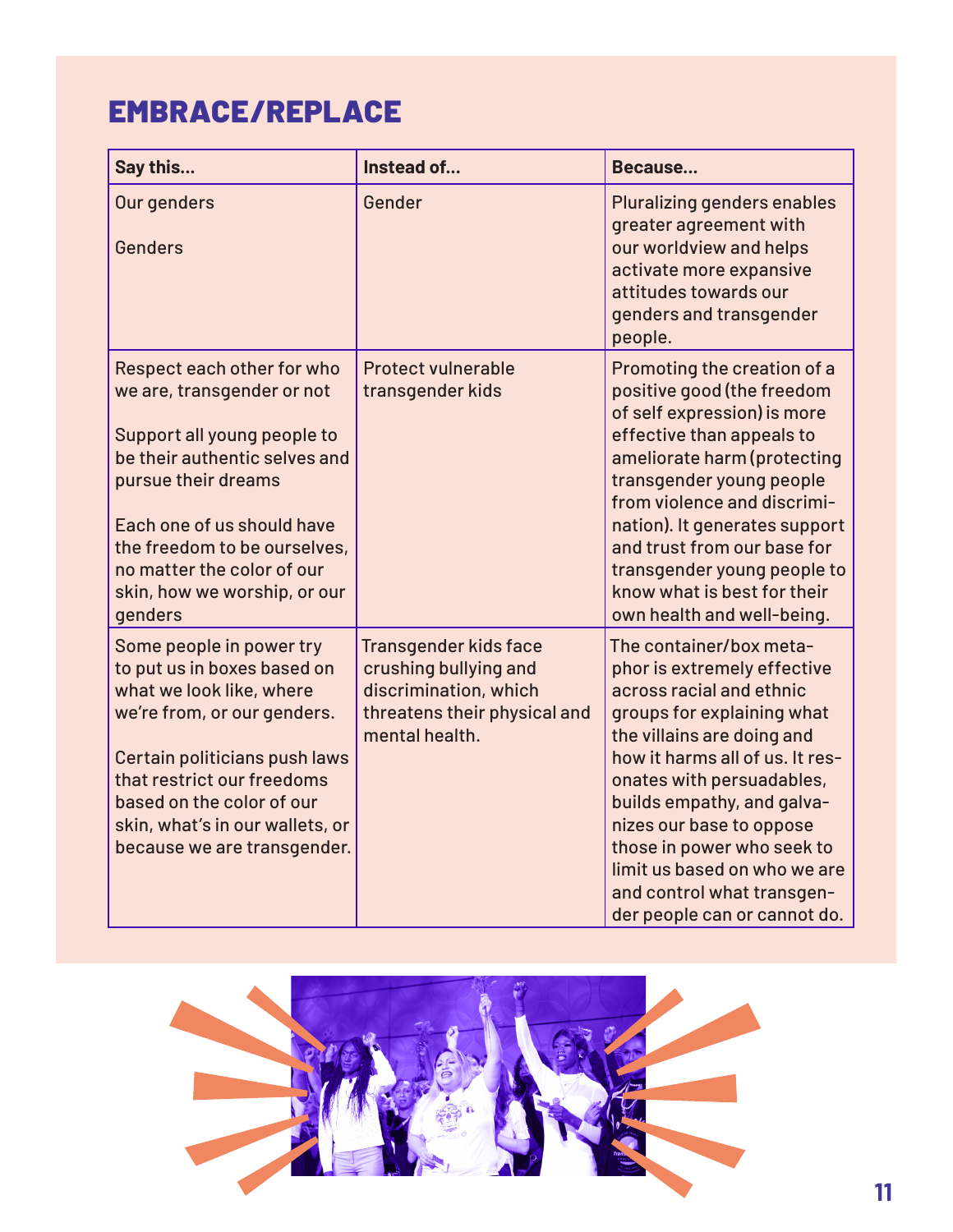|                                                                                                                                                                                                                                                                                                                                                                                                                                                                                      |                                                                     | Focusing on the unique<br>harms that transgender<br>people face, on the other<br>hand, further distances our<br>audiences from the discus-<br>sion, othering transgender<br>people and at best eliciting<br>pity. It also decreases our<br>base and even progressive<br>activists' trust in transgen-<br>der young people to know<br>what is best for their own<br>health and well-being.                                                                                                                                                                                       |
|--------------------------------------------------------------------------------------------------------------------------------------------------------------------------------------------------------------------------------------------------------------------------------------------------------------------------------------------------------------------------------------------------------------------------------------------------------------------------------------|---------------------------------------------------------------------|---------------------------------------------------------------------------------------------------------------------------------------------------------------------------------------------------------------------------------------------------------------------------------------------------------------------------------------------------------------------------------------------------------------------------------------------------------------------------------------------------------------------------------------------------------------------------------|
| Whether we are Black, white<br>or brown, Native or new-<br>comer, transgender or not<br>People of all races, back-<br>grounds, and genders<br>No matter what we look like,<br>where we come from, or how<br>we express our genders                                                                                                                                                                                                                                                   | All of us / Everyone/ We all                                        | For a Race Class Gender Nar-<br>rative to be effective, it's im-<br>portant to build connection<br>by naming what we share<br>across our differences.<br><b>Explicitly naming specific</b><br>races and genders can be<br>more helpful than broader<br>references to "races and<br>genders," but both ap-<br>proaches perform well.                                                                                                                                                                                                                                             |
| Certain politicians exploit<br>divisions among us to try to<br>get back into power.<br>Some people in power fuel<br>divisions based on race and<br>exploit our lack of familiar-<br>ity with transgender people<br>so they can deny our com-<br>munities the resources, jobs,<br>and healthcare we all need.<br>A handful of politicians<br>stoke fear, trying to get us<br>to turn against some group<br>instead of joining together<br>to demand what all of our<br>families need. | Our opposition is racist/<br>transphobic.<br>Politicians divide us. | Framing the strategic rac-<br>ism of our opponents as<br>fueling or exploiting existing<br>divisions between us gen-<br>erates stronger agreement<br>than directly blaming them<br>for those divisions. This is an<br>especially important distinc-<br>tion when talking about how<br>our opposition stokes fear<br>of transgender people. Our<br>target audiences know that<br>transphobia is widespread<br>- and often themselves feel<br>unsure about transgender<br>people - so they do not buy<br>statements attributing fear<br>and division to certain poli-<br>ticians. |